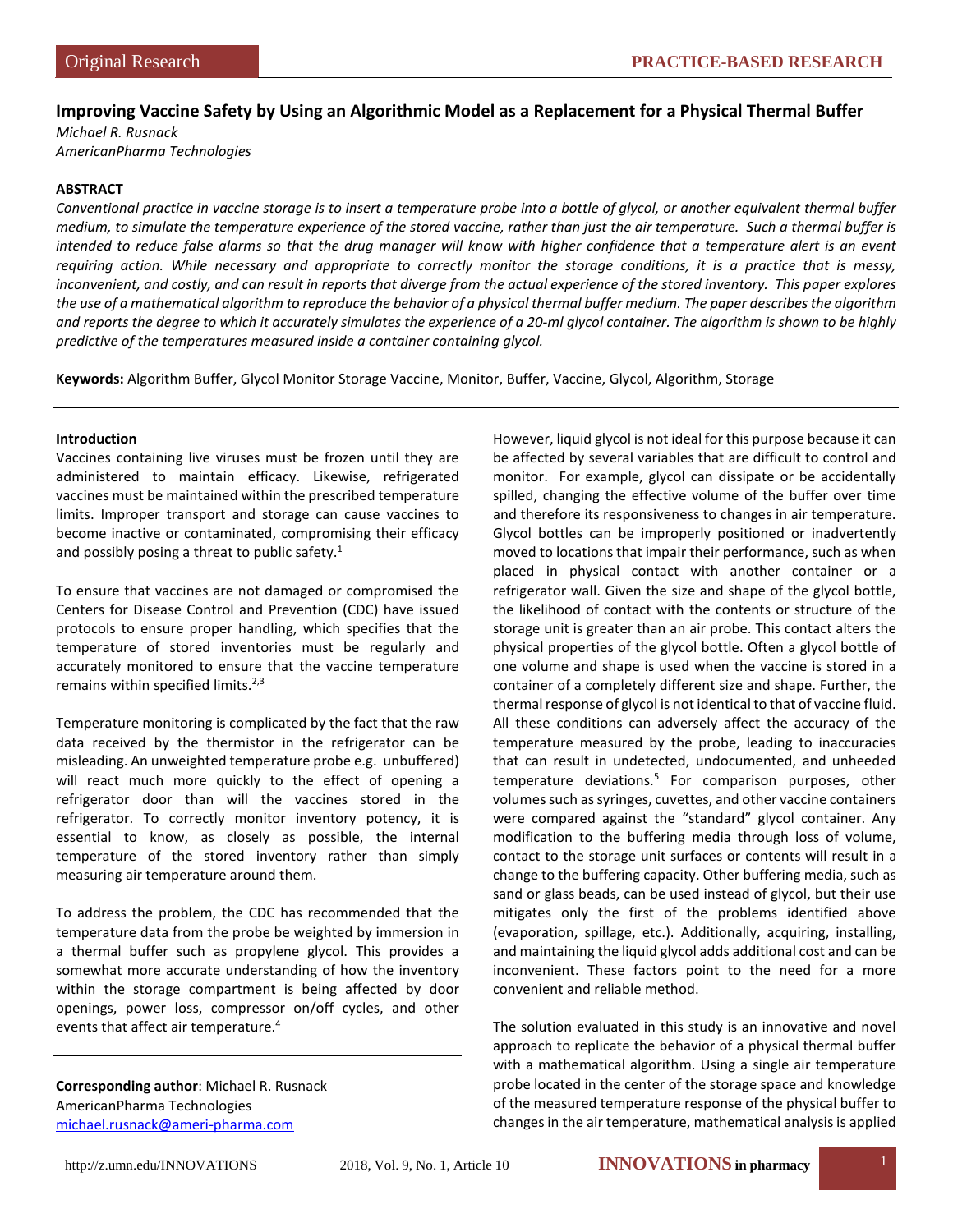to the data to predict the response of the physical buffer to changes in the air temperature.

The purpose of the study was to determine whether such a mathematical algorithm could reliably and accurately predict the temperature in a physical buffer, including reactions to various types of changes in the air temperature, e.g. temperature cycling fast and slow and temperature excursion.6

# **Materials and Methods**

The mathematically computed temperature was derived from the following algorithm, along with the appropriate constants:

|  |  | $PT(t) = Ta + (To - Ta) e^{-(A/k)M}$ |
|--|--|--------------------------------------|
|--|--|--------------------------------------|

| .     |                                                |  |
|-------|------------------------------------------------|--|
| PT(t) | Predicted Glycol Temperature at time t         |  |
| Ta    | Air temperature at time t-1                    |  |
| To    | Air temperature at time t                      |  |
| A/k   | Cooling / Warming constant                     |  |
| M     | Minutes between Ta and To the raw data         |  |
|       | received by the thermistor in the refrigerator |  |

The performance of the algorithm was tested by taking temperature readings from two temperature probes every five minutes for a three-day evaluation period. Accurate representation of the temperature of a refrigeration unit requires proper sample rate. Using Fourier (FFT) and Nyquist-Shannon Analysis, it was determined the optimal sample rate of one sample per every 10.8 minutes was necessary to accurately capture the full data stream. To be conservative, a sampling rate of one sample per five (5) minutes is chosen as the best representation of the sample rate.<sup>7</sup>

The data collection system included a single Wi-Fi enabled radio monitor with a dual input. The probes were placed in a refrigerator in a functioning clinic where the storage unit was accessed regularly as part of the day-to-day operation. The unit was a large capacity two door refrigerator with an operating range of 2 to 8°C. One probe was in the center of the storage unit and measured air temperature; the other was immersed in a 20-ml bottle of glycol also located in the center of the storage unit. The air temperature data were subjected to the algorithm and recorded. The two data streams representing physical and algorithmic glycol were then compared for this study.

The refrigeration unit was fully stocked with vaccines and other pharmaceutical materials. During the entire period of the study, the refrigerator was accessed regularly as one would in normal use. Each thermistor was encapsulated in a 1" x 0.125" stainless steel extrusion. The thermistors were inserted into a 3-inch-long stainless-steel case and secured with epoxy. Probe 1, labeled with black heat shrink at the probe end, was in the center of the refrigerator. This bare end probe was utilized to measure the air temperature. Probe 2, with no marking, was placed into a 20-mil Boston bottle containing propylene glycol, which was also

positioned at the center of the refrigerator adjacent to the air probe. Care was taken to position the glycol bottle so that it was suspended in the air, not contacting the shelf, walls or stored material.<sup>9</sup>

The thermistors were connected to a single Wi-Fi-enabled radio utilizing standard 802.11N communication protocol. The radio was programmed to communicate via the client's Wi-Fi network and connected to the Internet. The encrypted data were transmitted to the cloud via the Internet where they were stored on cloud servers.

The probe tip was inserted into the glycol solution in the glycol bottle and suspended in the air, ensuring that the bottle was not contacting the sides or bottom of the bottle. The bottle was filled with propylene glycol, a 50-50 admixture by weight using RO (purified) water. The use of propylene glycol was suitable for this application because the admixture of 50-50 by weight resulted in a freezing point of -33°C, well below the operating range of the refrigerator unit.

The study adhered to CDC Guidelines that require verifying temperature probe's response using a digital thermometer with a total device accuracy (i.e. uncertainty) of +/- 0.5°C. The CDC also calls for probes to be validated to a National Institute of Standards and Technology (NIST) traceable standard. In this study, calibrated probes with an accuracy of +/-0.2°C within the -30 to -10°C range were used. NIST traceable verification for each probe was accomplished using an ISO/IEC 17025 / ILAC accredited laboratory.

In addition to the normal steady state operation involving compressor cycles and defrost cycles, the storage unit was subjected to "open door" events that were long enough to create an air temperature well outside the specified safety range of vaccines. The duration of the "open door" events varied in typical use such as inventory selection, management, and replenishment. The temperature readings from the air temperature probe were then passed to the mathematical algorithm to compute the predicted internal temperature of the glycol bottle at the corresponding point in time.

The performance of the algorithm was evaluated on the following basis:

- Measuring the algorithm over a three-day period to determine how well it simulated the glycol temperature under a variety of normally occurring conditions one would experience in the typical use of a vaccine storage unit.
- Evaluating the repeatability and accuracy of the algorithm to predict glycol temperature.

The data ingestion, the algorithm-processing computation, and the display were accomplished via a fully validated software system compliant with all government regulations, including GMP and CFR21 Part 11.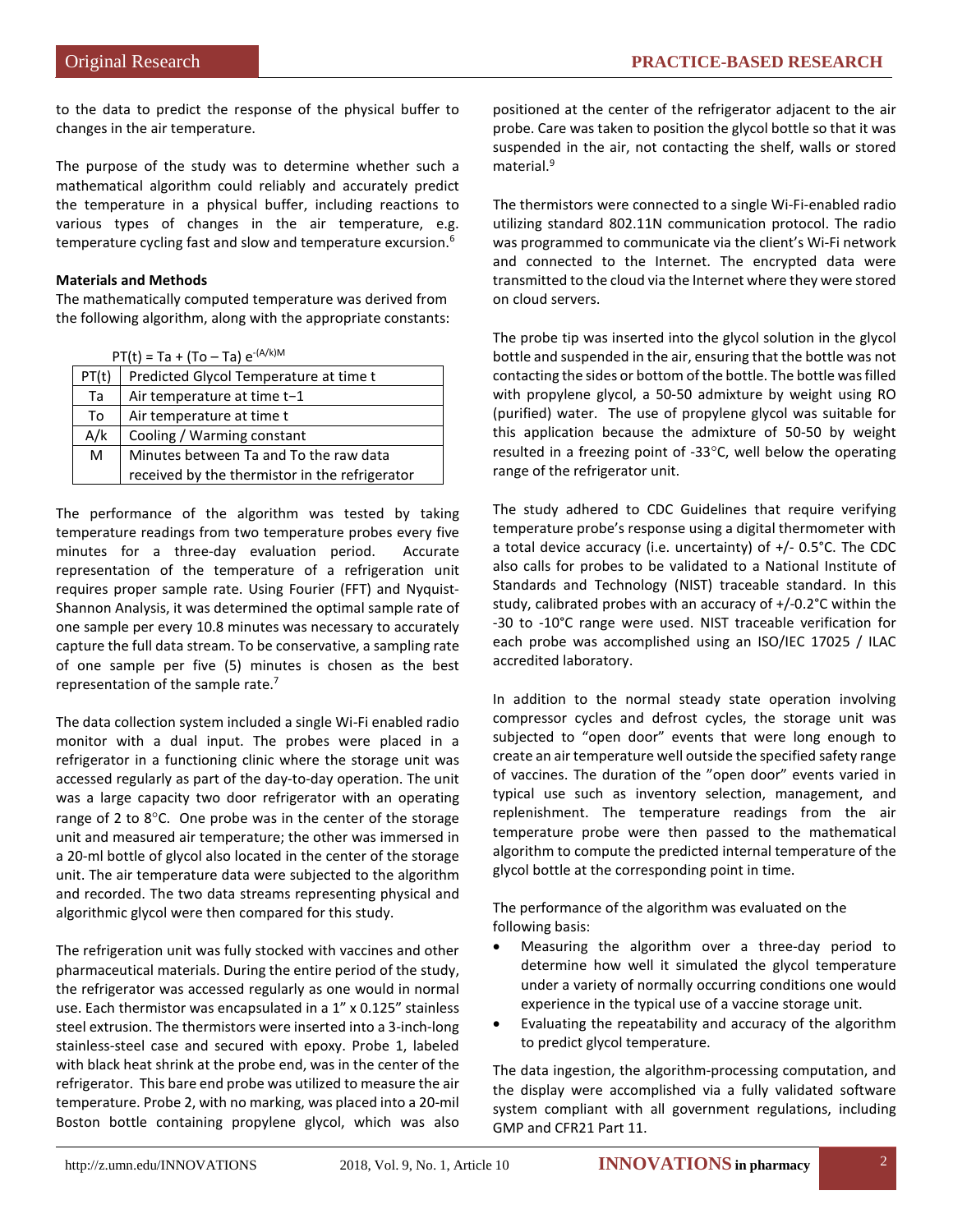The configuration of the major components of the data collection process is shown below in Figure 1.



- 1 Gem Model GAR2-S Refrigerator
- 2 Thermistor Probe (Air Temperature), NIST-Traceable Calibration
- 3 Thermistor Probe (20-ml) Glycol Temperature, NIST- Traceable Calibration
- 4 Glycol Bottle, 20-ml buffer, 50-50 by weight food grade glycol and RO water
- 5 A single Wi-Fi-enabled radio utilizing standard 802.11n communication protocol mounted external to the unit
- 6 Client Owned Wi-Fi and internet connection
- 7 Cloud Server/Database
- 8 Fully validated software system compliant with all government regulations, including GMP and CFR21 Part 11

#### **Figure 1—Data Collection System**

# **Statistical Methods**

Algorithm performance was evaluated in three ways. One: the precision of the algorithm, that is, the difference in individual the raw data points received by the thermistor in the refrigerator between the algorithm and the temperature probe, was evaluated by identifying and measuring the largest differences between the two methods compared to two tolerance levels. The selected tolerance levels were 0.50°C and 0.20 °C. Two: the accuracy of the algorithm, that is, testing for potential bias, was summarized by the mean differences between predicted and measured glycol temperatures along with a 95% confidence interval. Three: the reliability of the algorithm, that is, variation in the algorithm performance over time was observed graphically with time series figures. Given that the study was conducted in a refrigerator under normal vaccine storage operation, the primary objective in terms of reliability was to determine if predictive performance varied over time, and, if so, determine the cause of lost accuracy or precision for any identified time periods of concern.<sup>8</sup>

Statistical analyses were conducted in Stata/IC software version 14.1. (Reference: StataCorp, College Station TX, 2015)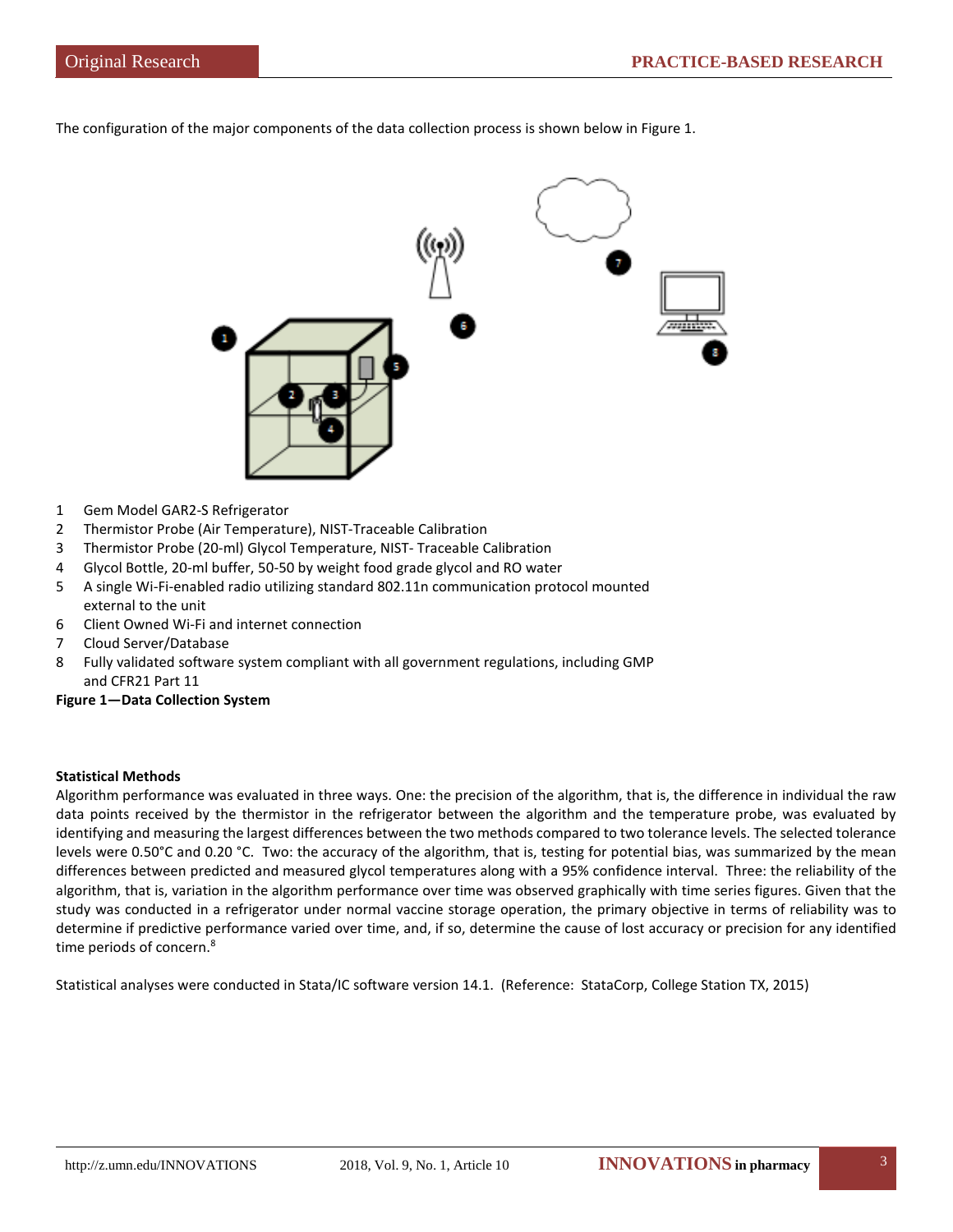## **RESULTS**



**Figure 2—24-Hour Air Temperature Measurement**

The data in Figure 2 show the normal operation of the refrigeration unit that was used in the test over a typical 24-hour period. Normal temperature control cycling occurred every 60 minutes and maintained an air temperature in the range of 1.7C to 6.2C.



**Figure 3—24-Hour Measurement of 20-ml Glycol vs Algorithmic Value**

Figure 3 shows the same 24-hour period with two data streams: measured temperature from the probe inserted in the 20-ml glycol bottle and predicted glycol temperature from the algorithm for a 20-ml glycol buffer. A comparison of Figures 2 and 3 illustrates how the physical glycol dampens the air temperature variations; in Figure 2, the unbuffered air temperature ranges between 1.7 and 6.2, while in same figure the buffered temperature ranges between 3.6 and 4.3.

Figures 3 also illustrates how closely the algorithm's predictions track the physical glycol temperature. The computed value versus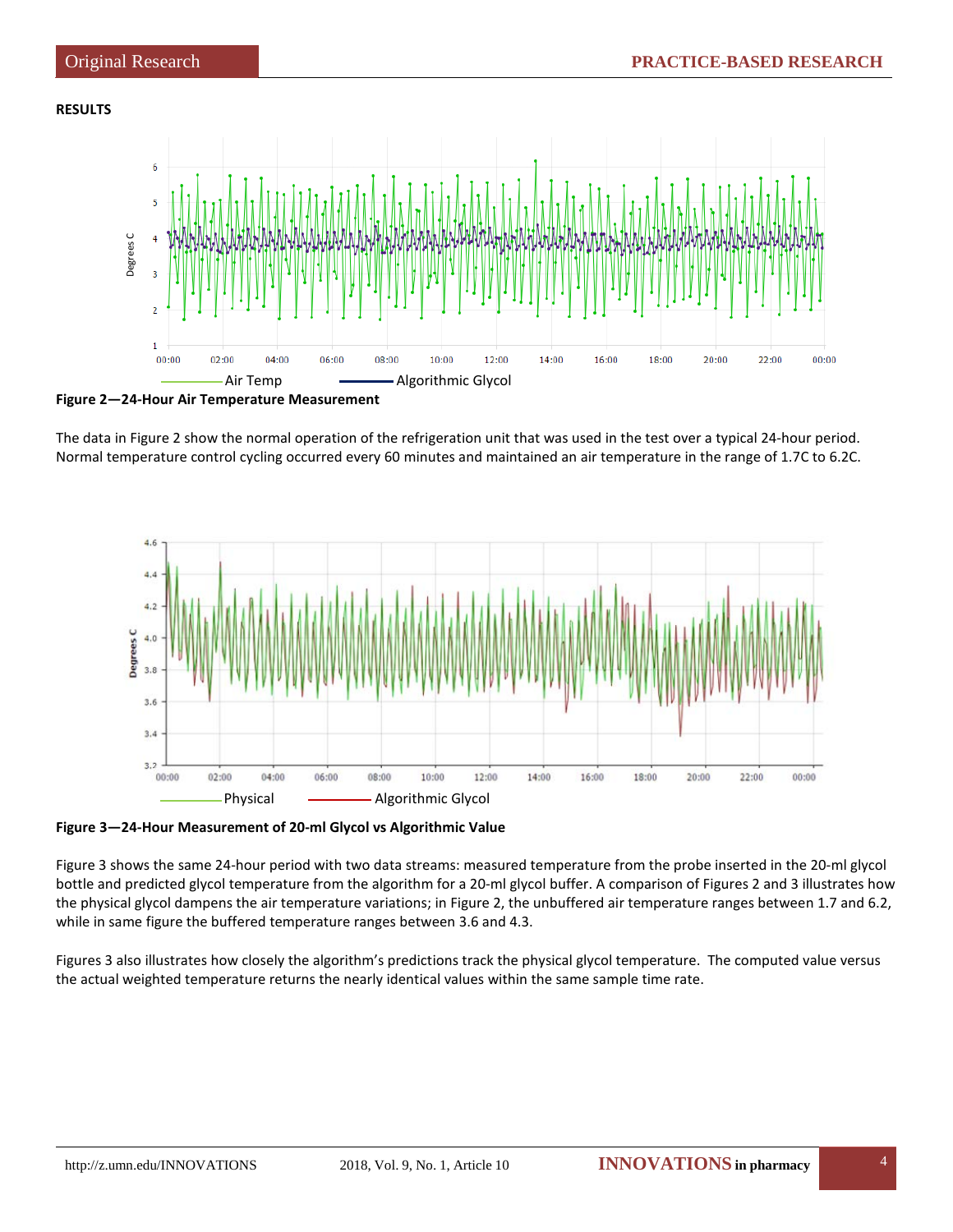

**Figure 4—24-Hour Measurement of Air Temperature Excursion** 

Figure 4 above demonstrates the response of the algorithmic glycol's response to an air temperature excursion. When examining the response of the algorithmic glycol value, comparing the rising and falling temperatures, the algorithmic glycol tracks more readily the slowly rising temperature, while appearing not to respond to the rapidly changing cooling cycle. This is indeed the characteristic of a thermal buffer.

## **Precision**

The algorithm demonstrated a high level of precision in predicting glycol temperature based on air temperature. Less than one-half of one percent of the differences between predicted and measured glycol were no greater than 0.20 °C (4/882) and all the raw data points received by the thermistor in the refrigerator were within 0.50 °C, which is the tolerance required by the CDC. The measurement uncertainty of the NIST validation was determined to be 0.12 C for this application.

# **Accuracy**

The algorithm demonstrated a high level of accuracy. The mean difference between predicted and measured glycol temperature during the study was −0.078°C [95% CI −0.085 to −0.070°C]. This is evidence of a small negative bias (under prediction of measured glycol temperature), but the bias was smaller than the CDC required tolerance of 0.5 °C by nearly a factor of 10, and as such does not impact the accuracy of the temperature recordings in any meaningful way.

# **Discussion**

The purpose of this study was to determine whether a mathematical algorithm could measure temperature comparable to the temperature within a glycol buffering container in a refrigerator. The results showed conclusively that an algorithm can accurately simulate a physically (glycol) buffered temperature measuring device. The algorithm delivers accurate,

precise readings during steady-state operation, as well as quickly reflecting changes in buffered temperatures during warming events such as defrost cycles or opening the refrigerator door (Figure 4 above).

This paper only demonstrated their equivalence for a single enclosure type—20-ml Boston bottle. This volume was selected to demonstrate the accuracy of the simulation since the smaller volume reacts more to air temperature changes, thus being the most difficult situation in which to test the algorithm. However, the algorithm, with the appropriately selected constants, can provide a predicted temperature for any desired volume. The mathematical constants that define the relationships between the buffering medium and air temperature were derived as part of this study for a variety of bottle and vial shapes and sizes.

# **Author's Note**

The concepts demonstrated herein were tested over multiple types and sizes of storage units. Both refrigeration (2 to  $8^{\circ}$ C) and freezer (-45 to -15°C) conditions were tested comparing the physical buffer and the algorithm. In one case, 270 days of comparative data were collected. Correlation of the data for the extended test was comparable to those tests of shorter duration. The statistical analysis included herein was accomplished on data sets ranging from data sets including on day to 270 days.

The graphs presented within this document were presented in a 24-hour time span for clarification of the data. A graph displaying a longer duration would lose resolution. Noted earlier, this study was deployed to refrigeration / freezer units that were fully utilized and accessed regularly.

This study focused solely on the demonstration of a 20-ml physical temperature buffer in a static environment. Outside the scope of this study, the algorithmic buffer was